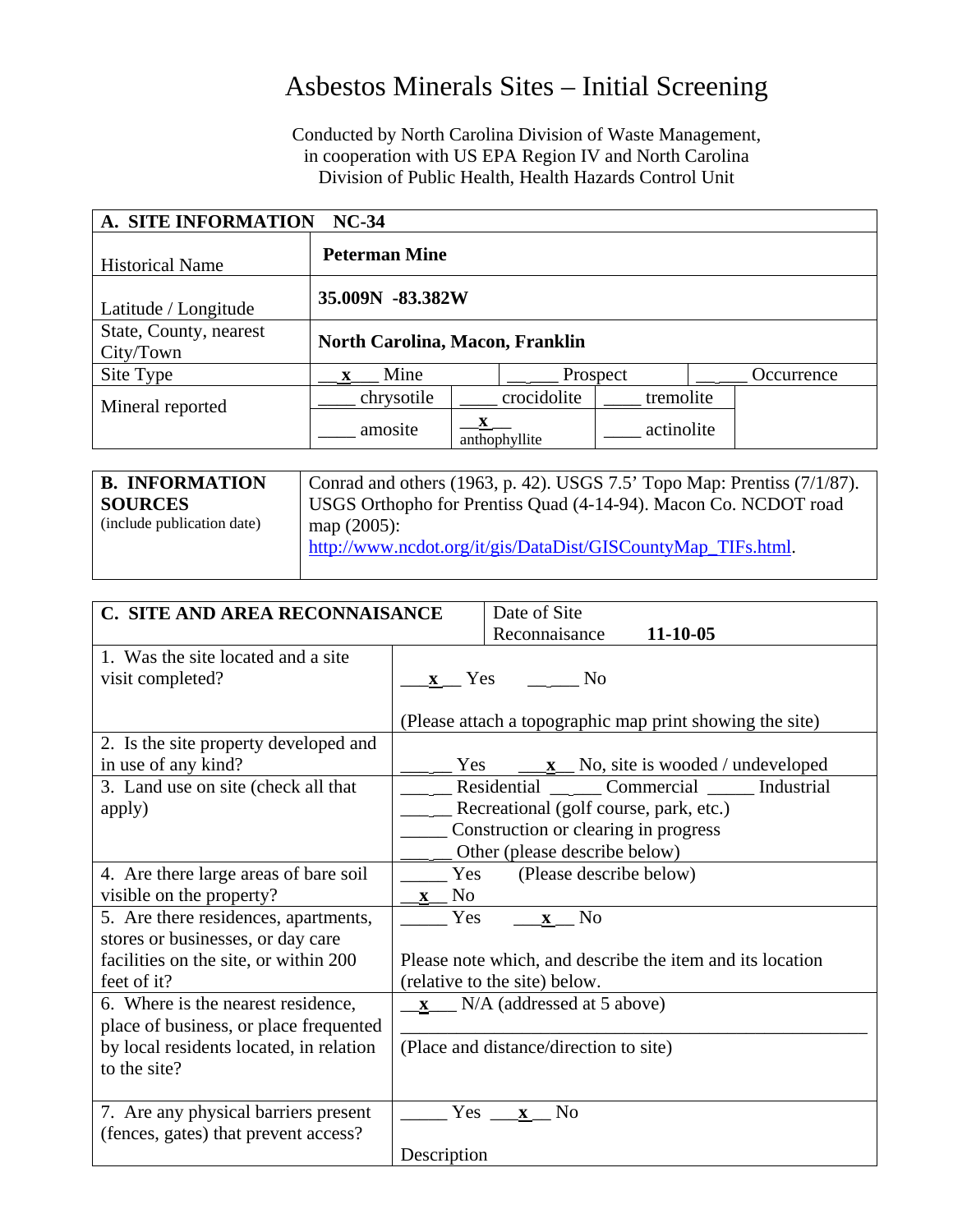## **D. ADDITIONAL INFORMATION**

(Indicate by letter and number which topic the information supports)

**C1- C5.** The site was not visited. Roads in the general vicinity of the prospect were driven. Inspection of aerial photos indicates the mine is at the edge of a wooded area. There are no residences nearby.

## **Directions to Mine:**

(From Conrad, 1963, p. 42)

This deposit is located in southern Macon County, 1.0 mile north of the Georgia state line and 0.4 mile east of U.S. Highway 23-441. It lies on the southwest slope of a prominent hill, 850 feet east of the Little Tennessee River and 200 feet east of the Tallulah Falls Railroad.